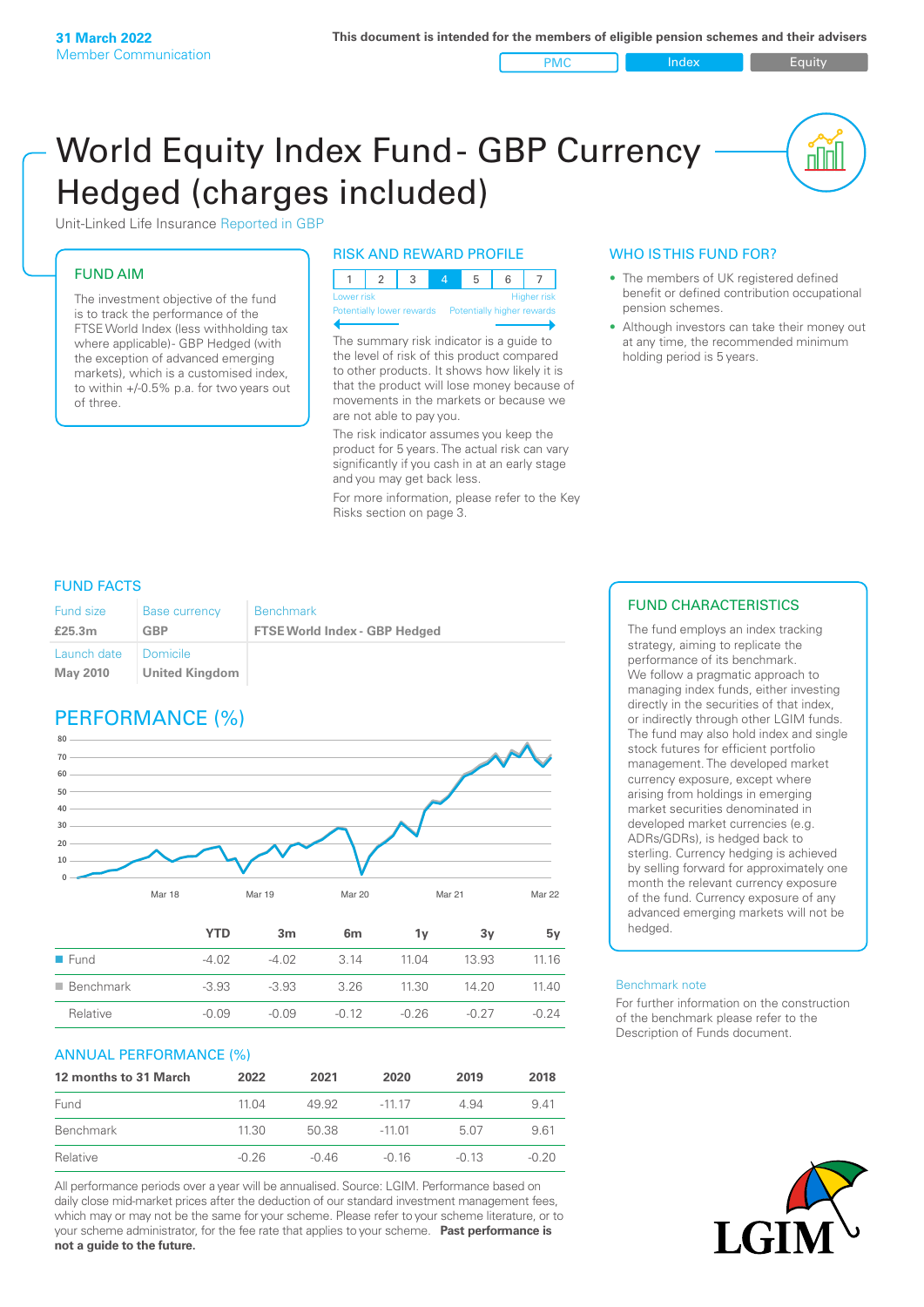Unit-Linked Life Insurance Reported in GBP

# PORTFOLIO BREAKDOWN

All data source LGIM unless otherwise stated. Totals may not sum due to rounding. In order to minimise transaction costs, the Fund will not always own all the assets that constitute the index and on occasion it will own assets that are not in the index. The number of fund holdings can differ from the index due to corporate events and proxy holdings.



### SECTOR (%)

| ■ Technology               | 234  |
|----------------------------|------|
| Consumer Discretionary     | 14.3 |
| $\blacksquare$ Financials  | 13.9 |
| $\blacksquare$ Industrials | 12.9 |
| ■ Health Care              | 11.9 |
| ■ Consumer Staples         | 6.1  |
| <b>Energy</b>              | 44   |
| ■ Basic Materials          | 41   |
| ■ Telecommunications       | 3.1  |
| ■ Other                    | 5.9  |
|                            |      |

| <b>MARKET CAPITALISATION (%)</b> |  |
|----------------------------------|--|

| ■ Large            | 81.3 |
|--------------------|------|
| $\blacksquare$ Mid | 18.7 |

■ Top 10 holdings 17.7% Rest of portfolio 82.4% No. of holdings in fund 2,723 No. of holdings in index 2,672

### TOP 10 HOLDINGS (%)

| Apple                                     | 43             |
|-------------------------------------------|----------------|
| Microsoft                                 | 37             |
| Amazon Com                                | 2.3            |
| Tesla                                     | 14             |
| Alphabet A                                | 13             |
| Alphabet C                                | 12             |
| <b>NVIDIA</b>                             | 1 <sub>0</sub> |
| Meta Platforms A                          | 0 S            |
| Taiwan Semiconductor Manufacturing Co 0.8 |                |
| Unitedhealth Group                        | 0 S            |
|                                           |                |

### COUNTRY (%)

|                | <b>United States</b> | 63.9 |  |
|----------------|----------------------|------|--|
|                | Japan                | 6.7  |  |
| $\frac{4}{12}$ | United Kingdom       | 4.1  |  |
|                | Canada               | 3.0  |  |
|                | France               | 2.8  |  |
| Œ              | Switzerland          | 2.6  |  |
|                | Australia            | 2.3  |  |
|                | Germany              | 2.2  |  |
|                | Taiwan               | 2.0  |  |
|                | Other                | 10.4 |  |
|                |                      |      |  |



The Index Fund Management team comprises 25 fund managers, supported by two analysts. Management oversight is provided by the Global Head of Index Funds. The team has average industry experience of 15 years, of which seven years has been at LGIM, and is focused on achieving the equally important objectives of close tracking and maximising returns.